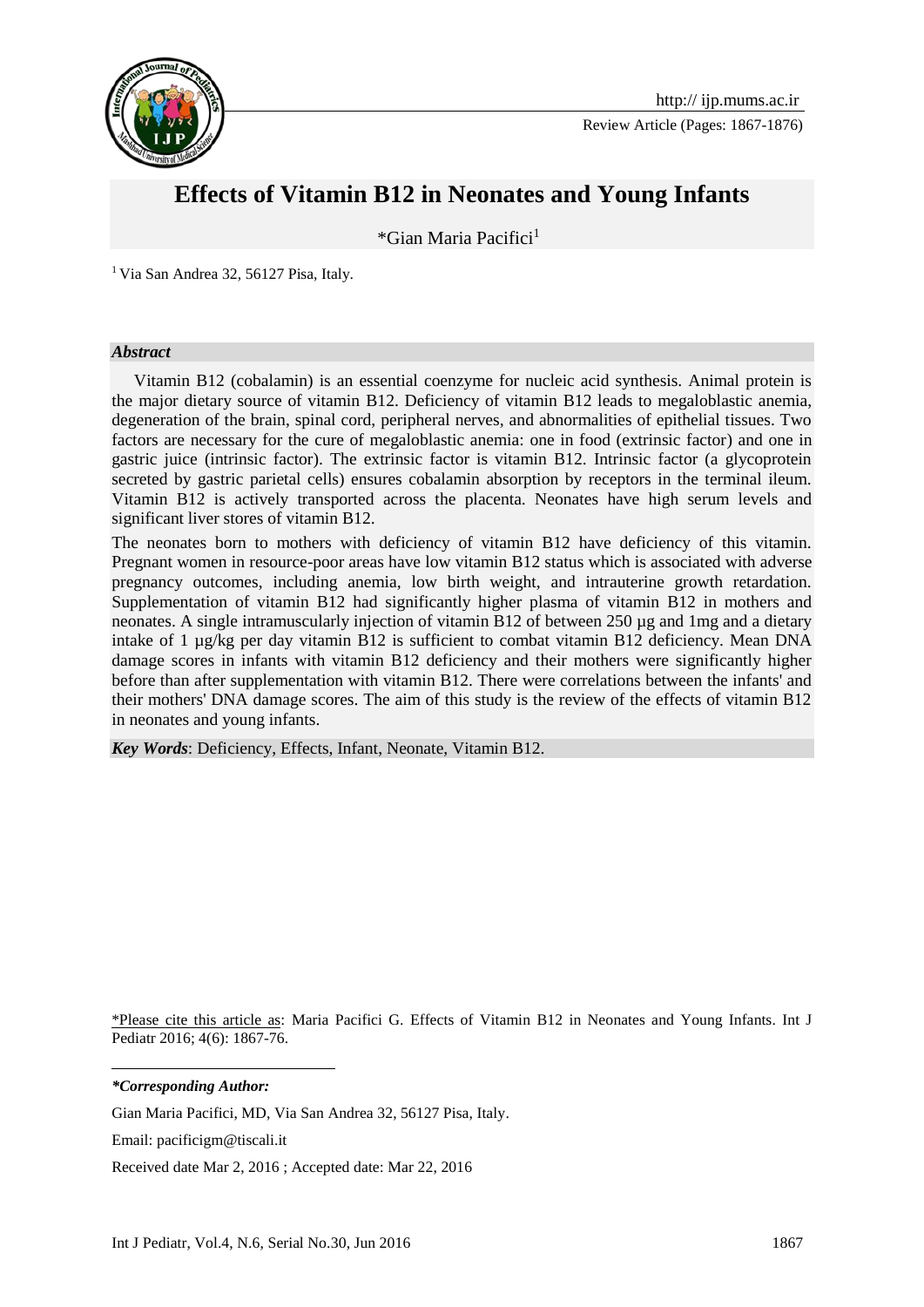#### **1-INTRODUCTION**

Vitamin B12 and folic acid are dietary essential (1). A deficiency of vitamin B12 impairs DNA synthesis in any cell in which chromosomal replication and division are taking place. An early sign of deficiency of these vitamins is megaloblastic anemia. The main storage site for vitamin B12 is the liver. Deficiencies in vitamin B12 can occur due to the lack of intrinsic factor (pernicious anemia), malabsorption of vitamin B12, deficiencies in the diet, or metabolism of vitamin B12 by intestinal parasites. The clinical presentation of vitamin B12 deficiency is typically a megaloblastic anemia. The diagnosis of vitamin B12 deficiency is confirmed by a low plasma concentration of this vitamin. Prompt replacement of vitamin B12 is indicated in patients who are found to be deficient (2).

Breastfed infants whose mothers have unrecognized pernicious anemia occasionally become B12 deficient as do a few whose mothers are on deficient vegetarian diet. Older children occasionally become deficient because of malabsorption. Pharmacological doses are beneficial in several rare (autosomal recessive) disorders of cobalamin (vitamin B12) transport and metabolism.

Vitamin B12 is a water-soluble vitamin that is actively transported across the placenta. Neonates have high serum levels and significant liver stores at birth. Meat and milk are the main dietary sources. Toxicity has not been described. Absorption requires binding to intrinsic factors (a protein secreted by the stomach) recognition of the complex by receptors in the terminal ileum and release into the portal circulation bound to transcobalamin II. Ileal absorption can be affected by surgery for necrotizing enterocolitis, while congenital transcobalamin II deficiency can also affect tissue delivery. The first sign of deficiency is neutrophil hypersegmentation. Megaloblastic anemia develops, and severe deficiency causes neurologic damage that can be irreversible. A high folic acid intake can mask the hematological signs of vitamin B12 deficiency. Intrinsic factor failure causes pernicious anemia. The active ingredient (cyanocobalamin) was finally isolated in 1948, and a bacterial source of production developed the following year (3).

Cobalamin is released from transcobalamin II within target cells and converted to adenosylcobalamin or methylcobalamin cofactors, respectively, for methylmalonyl mutase and methionine synthase. Rare genetic defects can impair cobalamin metabolism at various stages. Patients can present at any age from 2 days to 5 years with symptoms ranging from vomiting and encephalopathy to mental delay and failure to thrive. Investigations may show a megaloblastic anemia, methylmalonic aciduria and/or homocystinuria. The investigation needs to be conducted when the patient is well and on a constant protein intake. Hydroxocobalamin 1 mg is given daily by intramuscular injection for five consecutive days and methylmalonate excretion measured before, during and after the intervention (3).

Patients with isolated homocystinuria and low or normal plasma methionine concentrations are also likely to have a cobalamin defect and should have a similar trial of vitamin B12. Patients with these conditions who are acutely unwell should be started on a 1mg dose daily intramuscularly. Treatment should be accompanied by other measures appropriate to the specific defect, such as protein restriction, carnitine and/or betaine under the guidance of a consultant experienced in the management of metabolic disease (3).

The active coenzymes methylcobalamin and 5-deoxyadenosylcobalamin are essential for cell growth and replication. Methylcobalamin is required for the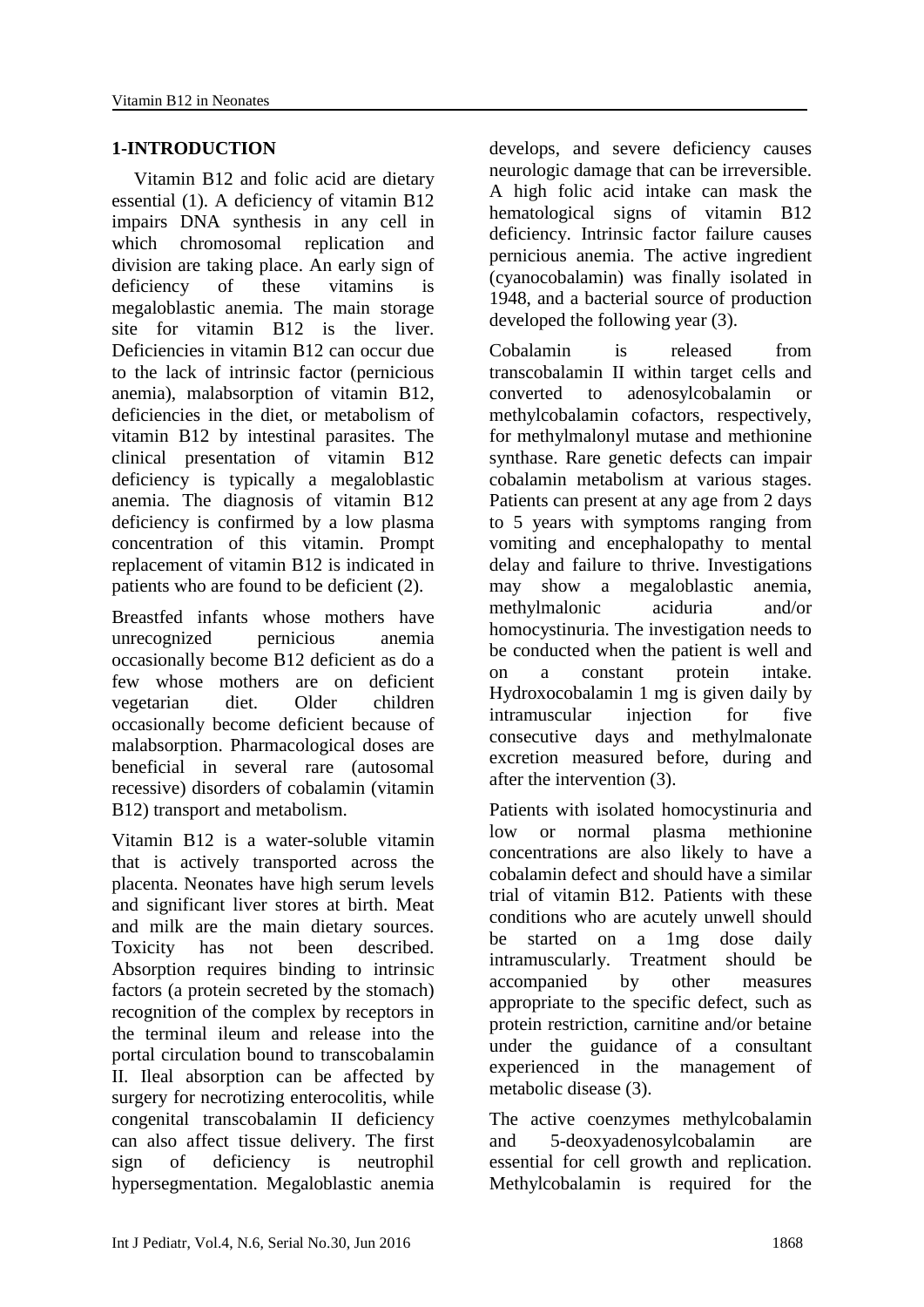conversion of homocysteine to methionine and its derivative S-Adenosylmethionine (SAMe). In addition, when concentrations of vitamin B12 are inadequate, folate becomes "trapped" methyltetrahydrofolate to cause a function deficiency of other required intracellular forms of folic acid. The hematologic abnormalities in vitamin B12-deficient patients result from this process. 5- Deoxyadenosylcobalamin is required for the re-arrangement of methylmalonyl CoA to succinyl CoA. Humans depend on exogenous sources of vitamin B12. In nature, the primary sources of vitamin B12 are certain microorganisms that grow in soil, sewage, water, or the intestinal lumen of animals that synthesize the vitamin B12. Vegetable products are free of vitamin B12. Despite this, strict vegetarians rare by develop vitamin B12 deficiency (4).

A neonate with elevated propionylcarnitine on the newborn screen was found to have methylmalonic acidemia due to vitamin B12 deficiency. The mother was also vitamin B12 deficient. This case illustrates the utility of expanded newborn screening for the detection of vitamin B12 deficiency, allowing prompt treatment and prevention of potential sequelae (5).

# **2- MATERIALS AND METHODS**

# **2-1. Literature Search**

The following databases were searched for relevant papers and reports: MEDLINE, CINAHL, Embase, Google scholar and PubMed as search engines; February 2016 was the cutoff point. Key references from extracted papers were also hand-searched.

# **2-2. Search Terms**

Combinations of search terms from three categories ("Neonetes" keyword AND "Vitamin B12" keyword AND "Effects vitamin B12 neonate" keyword AND "Infants" keyword), were used to search for the relevant literature. In addition, the book Neonatal Formulary (3) was consulted.

## **3-RESULTS**

## **3-1. Dietary deficiency**

Give a single intramuscular injection of between 250 µg and 1 mg, and then ensure that the diet remains adequate  $(1 \mu g/kg a)$ day is sufficient) (3).

#### **3-2. Absorptive defects**

Malabsorption syndrome is treated with a 1mg of hydroxocobalamin intramuscularly at monthly intervals, but 1mg three times a week is usually given in transcobalamin II deficiency during the first year of life, later reduction to 1mg once a week with hematological monitoring (3).

## **3-3. Metabolic disease**

The initial maintenance dose is 1mg daily intramuscularly irrespective of weight, but this can often be reduced later to one to three injections a week, with biochemical monitoring to ensure that there is no deterioration. Oral hydroxocobalamin (1- 20 mg per day) is sometimes substituted, but is usually less effective because the intestinal tract's absorptive capacity becomes saturated (3).

A 9-month-old exclusively breast-fed infant of a strict by vegetarian mother who had excluded all animal proteins from her diet. The patient's symptoms included dystrophy, weakness, muscular- atrophy, loss of tendon reflections, psychomotor regression and hematological abnormalities. Biochemical investigations revealed severe methylmalonic aciduria in the mother and low concentrations of serum vitamin B12 in both infant and mother  $(6)$ .

Pregnant women in resource-poor areas are at risk of multiple micronutrient deficiencies, and indicators of low vitamin B12 status associated with adverse pregnancy outcomes, including anemia,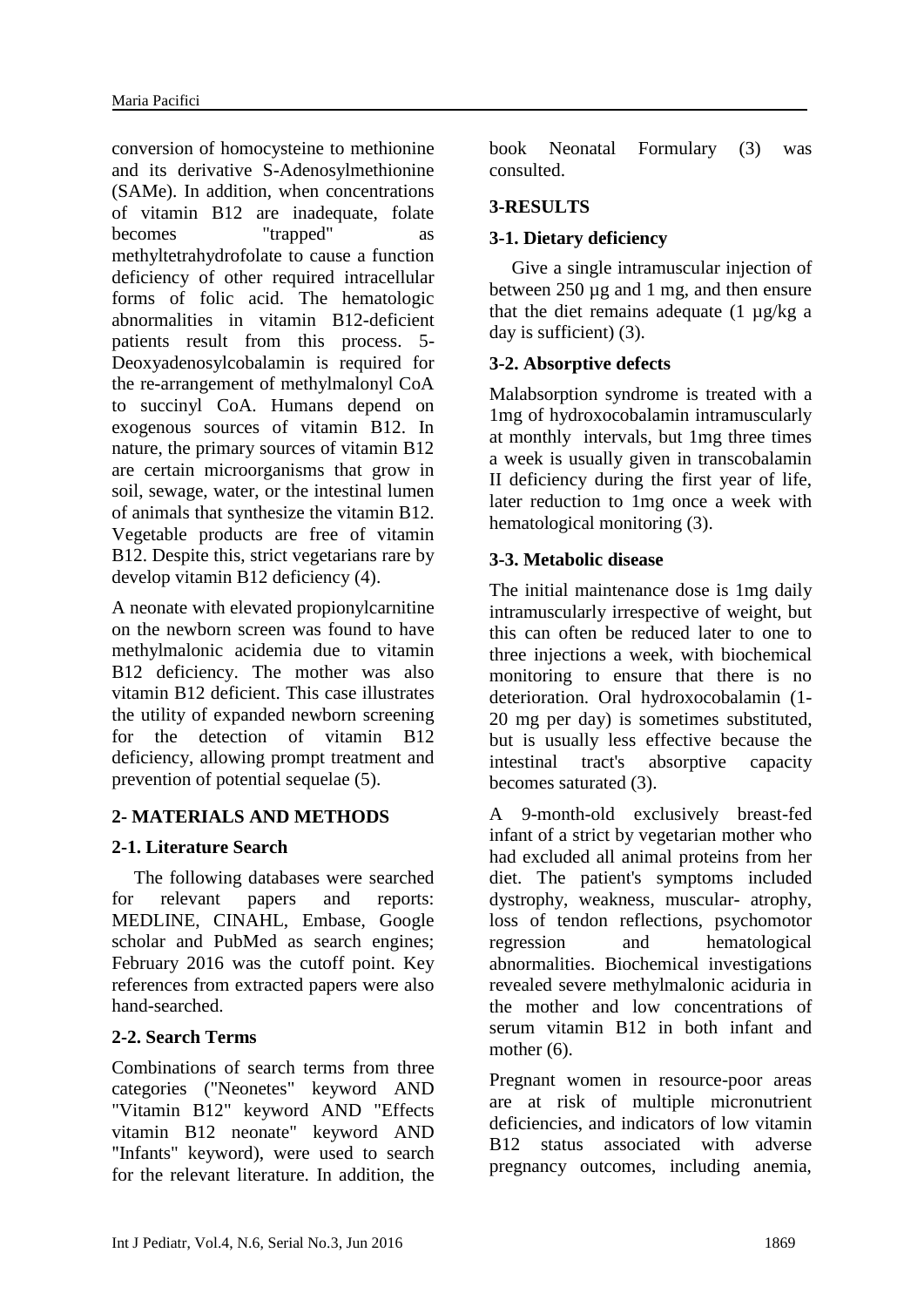low birth weight, and intrauterine growth retardation. Duggan et al. (7) evaluated whether daily oral vitamin B12 supplementation during pregnancy increases maternal and infant measures of vitamin B12 status. These authors performed a randomized, placebocontrolled clinical trial. Pregnant women <14 weeks of gestation in Bangalore, India, were randomly assigned to receive daily oral supplementation with vitamin B12 (50 µg) or placebo through 6 week postpartum. All women were administered iron and folic acid supplements throughout pregnancy. One hundred eight-three women were randomly assigned to receive vitamin B12 and 183 to receive placebo. Compared with placebo recipients, vitamin B12 supplemented women had significantly higher plasma vitamin B12 concentrations at both the second (median vitamin B12 concentrations: 216 versus 111 pmol/l;  $P=0.001$ ) and third (median: 184 versus 105 pmol/l; P=0.001) trimester. At 6 weeks postpartum, median breast milk vitamin B12 concentrations was 136 pmol/l in vitamin B12 supplemented women versus 87 pmol/l in the placebo group (P=0.000). Among vitamin B12 supplemented women, the incidence of delivering an infant with intrauterine growth retardation was 33 of 131 (25%) versus 43 of 125 (34%) in those administered placebo (P=0.11). In a subset of infants tested at 6 weeks of age, median plasma vitamin B12 concentrations were 199 pmol/l in those born to supplemented women versus 139 pmol/l in the placebo group (P=0.01). Infant plasma methylmalonic acid and homocysteine concentrations were significantly lower in the vitamin B-12 group as well. Oral supplementation of urban Indian women with vitamin B12 throughout pregnancy and early lactation significantly increases vitamin B12 status of mothers and infants. It is important to determine whether there are correlations between these findings and neurologic and metabolic functions.

Besides the inherited form, vitamin B12 deficiency may be due to diet restrictions or abnormal absorption. The spread of newborn screening programs worldwide has pointed out that non-inherited conditions are mainly secondary to a maternal deficiency. Scolamiero et al. (8) studied seven cases of acquired vitamin B12 deficiency detected during a newborn screening project. Moreover, these authors evaluated vitamin B12 and related biochemical parameters status on delivering females to verify the consequences of newborns of eventually altered parameters. A total of 35,000 newborns were screened; those showing altered propionyl carnitine underwent second-tier tests for methylmalonic acid on dried blood spot. Subsequently, newborns positive to the presence of methylmalonic acid on dried blood spot and their respective mothers underwent further tests: serum vitamin B12, holo-transcobalamin, folate and homocysteine; newborns were also tested for urinary methylmalonic acid content. A control study was conducted on 203 females that were tested for the same parameters when admitted to hospital for delivery. Approximately 10% of the examined newborns showed altered propionyl carnitine. Among these, seven cases of acquired vitamin B12 deficiency were identified (70% of the methylmalonic acid positive cases). Moreover, the data show a high frequency of vitamin B12 deficiency in delivering females (approximately 48% of examined pregnants). These authors suggest monitoring vitamin B12 and holotranscobalamin until delivery and reconsidering the reference interval of vitamin B12 for a better identification of case risks. Finally, newborns from mothers with low or borderline levels of vitamin B12 should undergo second-tier tests for methylmalonic acid; in the presence of methylmalonic acid they should be supplemented with vitamin B12 to prevent adverse effects related to vitamin B12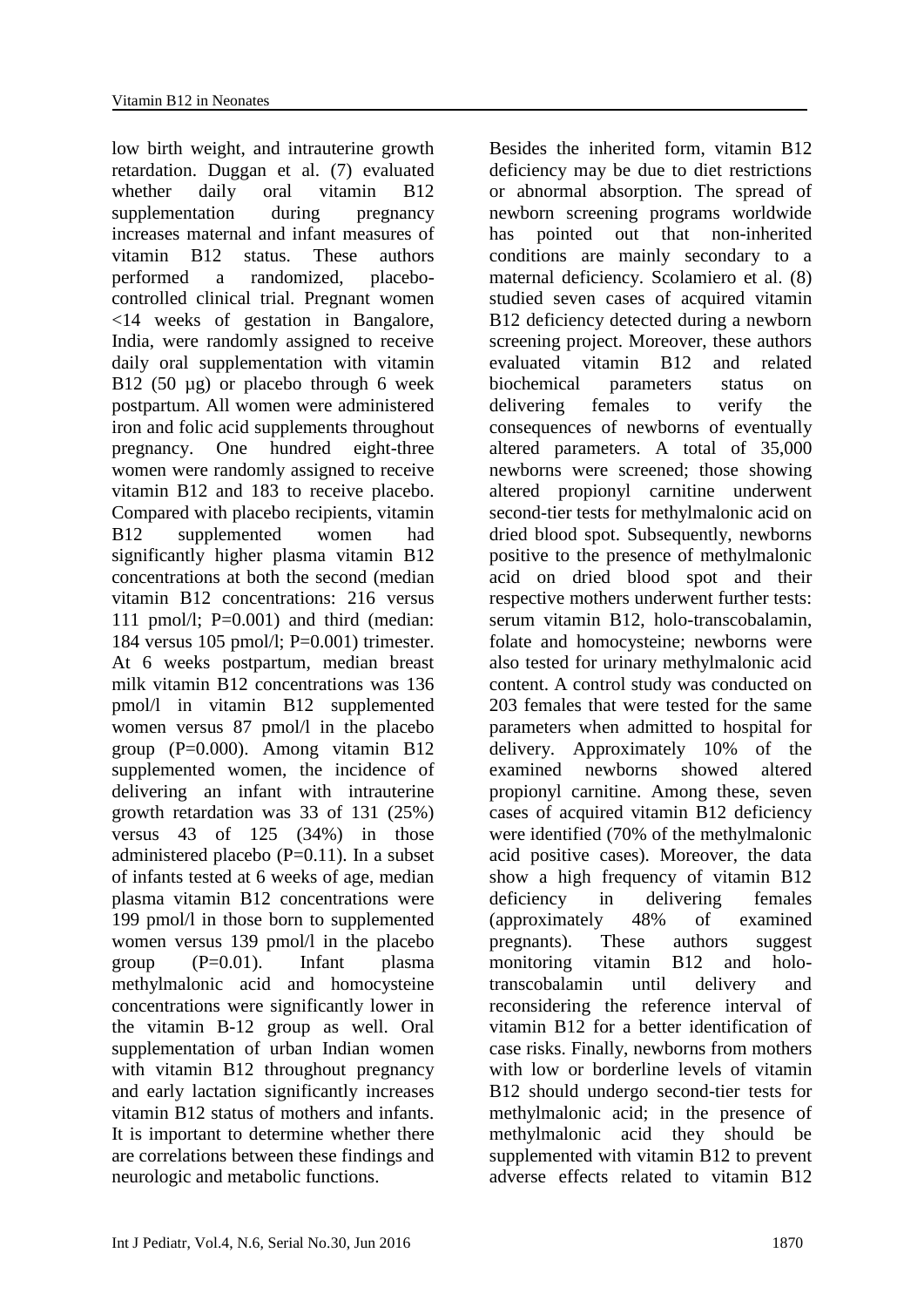deficiency. Low maternal vitamin B12 status is a risk factor for various adverse pregnancy outcomes. Dayaldasani et al. (9) measured vitamin B12 levels in women during the first trimester of pregnancy, and evaluated predictors of these concentrations, and studied their relationship with newborn screening results. Vitamin B12 concentrations were evaluated in 204 women during the first trimester of pregnancy and possible confounding factors were analyzed. After giving birth, data of their neonates (n=189) were collected (gender, gestational age, birth weight) and the acylcarnitine profile obtained by tandem mass spectrometry during newborn screening was analyzed. To assess the effects of the variables on vitamin B12 serum concentrations and newborn screening markers, stepwise multiple linear regression models were used. The mean serum concentration of vitamin B12 was 370.8 pmol/l. Vitamin B12 concentrations were significantly lower in smokers  $(P=0.02)$ , and in women with low met consumption (P=0.040).

There was a significant inverse correlation between mothers' vitamin B12 concentrations and their children's propionylcarnitine  $(r=0.24; P=0.001)$ , propionylcarnitine to acetylcarnitine ratio  $(r=-0.23; P=0.002)$  and propionyl carnitine to palmitoylcarnitine ratio levels (r=0.20; P=0.006). Newborn screening markers (propionylcarnitine, propionylcarnitine to acetylcarnitine ratio, and propionylcarnitine to palmitoylcarnitine ratio) present an inverse correlation with maternal vitamin B12 status in the first trimester of pregnancy. Regarding factors that may influence maternal vitamin B12 levels during the first trimester, smoking seems to have a negative effect, and met consumption a positive effect.

Folic acid supplementation in those with a low vitamin B12 intake or status may have adverse effects. These effects are unknown with regard to birth outcome in pregnant Indian women who are routinely supplemented with a high dose of folic acid. Dwarkanath et al. (10) examined the association of unbalanced vitamin B12 and total folate (folic acid supplement + dietary folate) intakes during pregnancy with outcomes in small-for-gestational-age infants. Low intake of dietary vitamin B12 intake  $\left($  <1.2 µg per day) assessed by a food-frequency questionnaire in the first, second, and third trimester of pregnancy was 25%, 11%, and 10%, respectively. Multivariate log binomial regression showed that low vitamin B12 and folate intakes in the first trimester were independently associated with a high risk of small-for-gestational-age neonates. In a subgroup of women with high supplemental folic acid intakes in the second trimester, those with the lowest tertile of vitamin B12 to folate ratio had a higher risk of small-for-gestational-age infant outcome than did those in the highest tertile (adjusted relative risk: 2.73; 95% confidence interval: 1.17, 6.37). A similar trend was observed in the analysis of blood micronutrient status in a random subset (n=316) of the sample. These findings suggest that, in addition to vitamin B12 and folate deficiencies alone, there may be adverse birth outcomes associated with unbalanced vitamin B12 and folate intakes or status during pregnancy. These findings have important implications for the antenatal vitamin B12 supplementation policy in India.

Abraham et al. (11) studied the association between maternal vitamin B12 levels and fetal growth restriction. The nested casecontrol study of low-risk women attending the antenatal clinic had their blood samples taken and stored at 28 to 31 weeks of gestation. They were followed until delivery. Fifty-eight delivering neonates < 2,500 grams were taken as cases and an equal number of controls delivering neonates  $> 2,500$  grams were taken from the same cohort. Their B12 levels were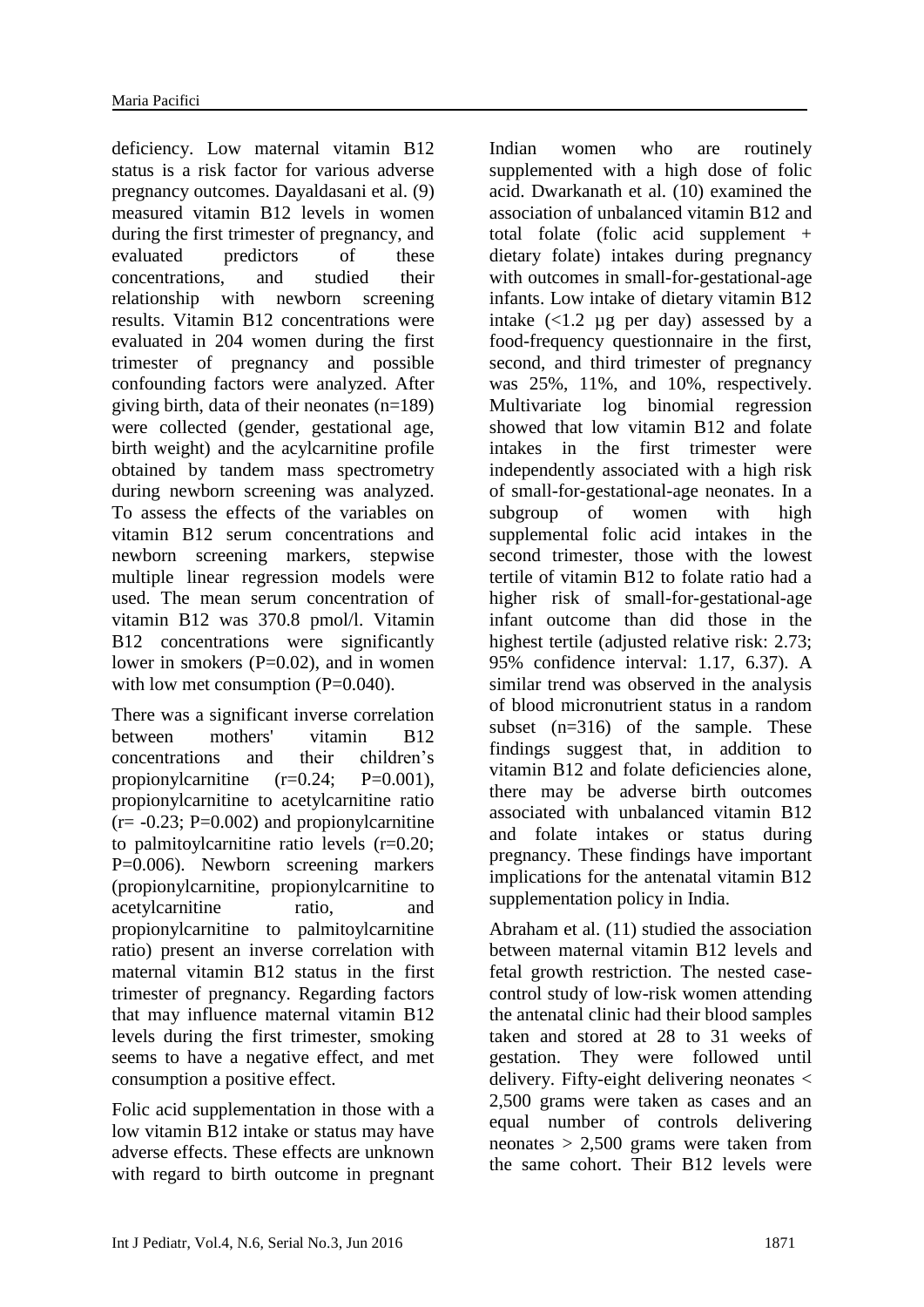assayed and studied for statistical significance. The baseline characteristics of both groups were similar. The number of women with serum vitamin B12 < 200 pg/ml were similar in both groups: 33% versus 29% (P=0.84). Type of kitchen fuel used was taken as a surrogate marker for socioeconomic status. More women in the cases used non-liquid petroleum gas kitchen fuels such as kerosene and wood than in controls, 35% versus 19%  $(P=0.06)$ . No association between maternal vitamin B12 levels and fetal growth restriction was found in this study. Low birth weight neonates were more common in women of low socioeconomic status.

Minnet et al. (12) performed a study to assess the effects of DNA damage and vitamin B12 deficiency. The study group included 32 children (mean age=44+58 months) and 27 mothers (mean age=30.4+5.3 years). The control group contained 30 healthy children and 25 mothers. DNA strand breaks in peripheral blood mononuclear leukocytes were assayed by single-cell alkaline gel electrophoresis before and 8 days after the first injection of vitamin B12. Mean DNA damage scores in children with vitamin B<sub>12</sub> deficiency and their mothers were significantly higher before treatment than those after treatment. The DNA damage scores of children after treatment were still significantly higher than controls. There were significant negative correlations between the children and their mothers in terms of vitamin B12 levels and DNA damage scores  $(r=0.3; P=0.02; r=0.58;$ P=0.002, respectively). There were correlations between the children's and their mothers' DNA damage and severity of vitamin B12 deficiency, suggesting that the children and their mothers may play a role in the scarcity of nutrition vitamin B12. DNA damage is increased in children with vitamin B12 deficiency and in their mothers. DNA damage scores were significantly improved through vitamin B12 therapy 8 days after the first injections however, they were still significantly higher than those of controls.

Premature infants, especially those with birth weight  $< 1,500$  grams often suffer from anemia of prematurity. Haiden et al. (13) hypothesized that combined administration of vitamin B12 and folate with erythropoietin and iron would enhance erythropoietin-induced erythropoiesis. In a randomized, controlled trial, 64 premature infants (birth weight: 801 to 1,300 grams) receiving erythropoietin an iron supplementation were assigned randomly to receive either vitamin B12 (3 µg/kg per day), and folate (100 µg/kg per day) (treatment group) or a lower dose of folate (60 µg/kg per day) (control group). During the 4-week observation period, vitamin B12 and folate enhanced erythropoietin-induced erythropoiesis significantly, as indicated by a 10% increase in red blood cell counts, compared with folate alone. Hemoglobin and hematocrit levels remained stable in the treatment group, whereas they decreased in the control group. Vitamin B12 levels in the treatment group increased over baseline and control values, whereas red blood cell folate levels were comparable between the groups. Subsequent analysis showed slight nonsignificant differences in baseline red blood cell count, hemoglobin level, hematocrit level, and mean corpuscular volume values, which must be addressed as a limitation. With the limitation of a slight imbalance in baseline data between the study groups, combined therapy with vitamin B12, folate, erythropoietin, and orally and intravenously administered iron seemed more effective in stimulating erythropoiesis among premature infants, compared with erythropoietin, iron, and low-dose folate alone.

Minet et al. (14) aimed at providing a reference range for total serum homocysteine in neonates and to explore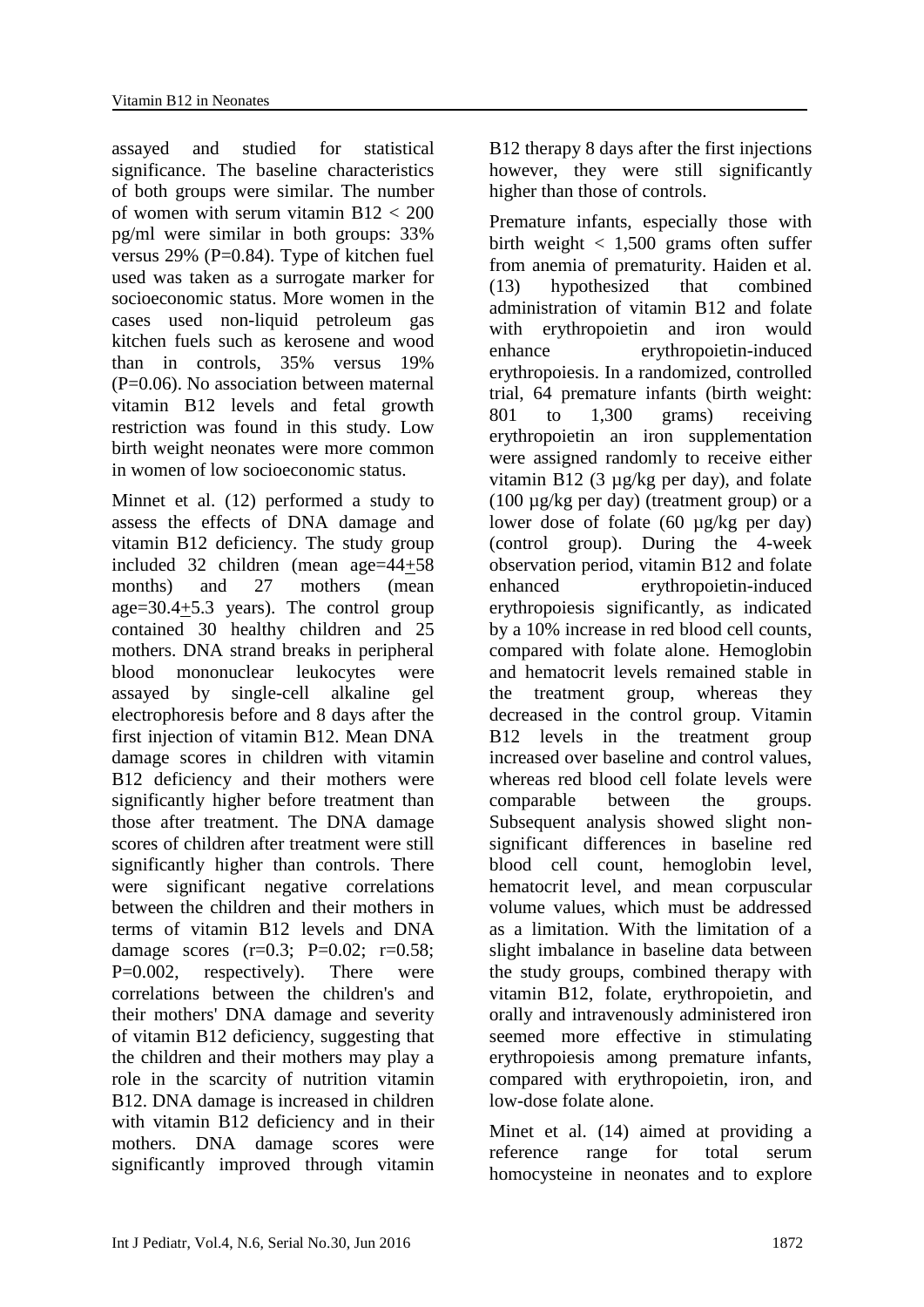the relation of total serum homocysteine to serum vitamin B12, and the product of the transsulfuration pathway, and nutritional factors. Total serum homocysteine, folate, vitamin B12, and vitamin B6 were measured in 123 healthy, breast-fed neonates. The influence of nutrition (formula or human milk) on these variables was investigated in 60 infants. The mean+SD total serum homocysteine concentration was 7.8+3.1 µmol/l. Total serum homocysteine showed a negative linear correlation with log vitamin B12  $(r=-0.64; P=0.001)$ , red blood cell folate  $(r=-0.33; P=0.001)$ , and a correlate positively with cysteine  $(r=0.36; P=0.001)$ . The strongest linear correlation was found between total serum cysteine and the ratio of log cysteine to log vitamin B12 (r=0.71 P=0.000). These authors found more neonates with probable tissue deficiencies of vitamin B12 and folate on the basis of total serum homocysteine measurements than was expected from the analysis of serum vitamin B12 concentrations alone (15.4% compared with 9.7%). Breast-fed infants had significantly lower vitamin B<sub>12</sub> concentrations and significantly higher serum homocysteine and cysteine concentrations and ratios of log cysteine to log vitamin B12 than did formula-fed infants (P=0.001). Total serum cysteine can be used as a functional indicator of vitamin B12 and folate status in neonates. The ratio of cysteine to vitamin B12 can be used as an additional index of impaired intracellular homocysteine metabolism. Total serum homocysteine concentration in infants, are affected by nutritional factors.

#### **4-DISCUSSION**

Vitamin B12 is required for efficient nucleic acid biosynthesis, acting as a coenzyme for several reactions involving the metabolism of single-carbon groups and folate. It is also necessary for nervous system functions. The main source of vitamin B12 is animal protein. A deficiency state from an inadequate supply of this vitamin is found in only the strictest of vegetarians. The main storage site for vitamin B12 is the liver. Deficiencies in vitamin B12 can occur due to the lack of intrinsic factor (pernicious anemia), malabsorption of vitamin B12, deficiencies in the diet, or metabolism of vitamin B12 by intestinal parasites. The clinical presentation of vitamin B12 deficiency is typically a megaloblastic anemia (2).

Pregnant women in resource-poor areas are at risk of low vitamin B12 status and their neonates have anemia, low birth weight and intrauterine growth retardation. The therapy of neonates with vitamin B12 deficiency is a single injection of between 250 µg and 1 mg, and then a diet containing 1 µg/kg of vitamin B12. The patient's symptoms of vitamin B12 include dystrophy, weakness, muscular atrophy, loss of tendon reflections and hematological abnormalities.

Duggan et al. (7) observed that a supplementation of 50 µg of vitamin B12 to pregnant women 14 weeks of gestation significantly increased plasma B12 concentrations at both the second and third trimester of pregnancy compared with pregnant women receiving placebo. In infants tested at 6 weeks of age median plasma vitamin B12 was significantly higher in infants born to supplemented women than in infants whose mothers received placebo. At 6 weeks postpartum, breast milk concentrations of vitamin B12 were significantly higher than the milk of women receiving placebo.

Low maternal vitamin B12 status is a risk factor for various adverse pregnancy outcomes. There was a significant inverse correlation between mothers' vitamin B12 concentrations and their children's propionylcarnitine, propionylcarnitine to acetylcarnitine ratio and propionylcarnitine to palmitoylcarnitine ratio levels. Newborn screening markers (propionylcarnitine, propionylcarnitine to acetylcarnitine ratio, and propionylcarnitine to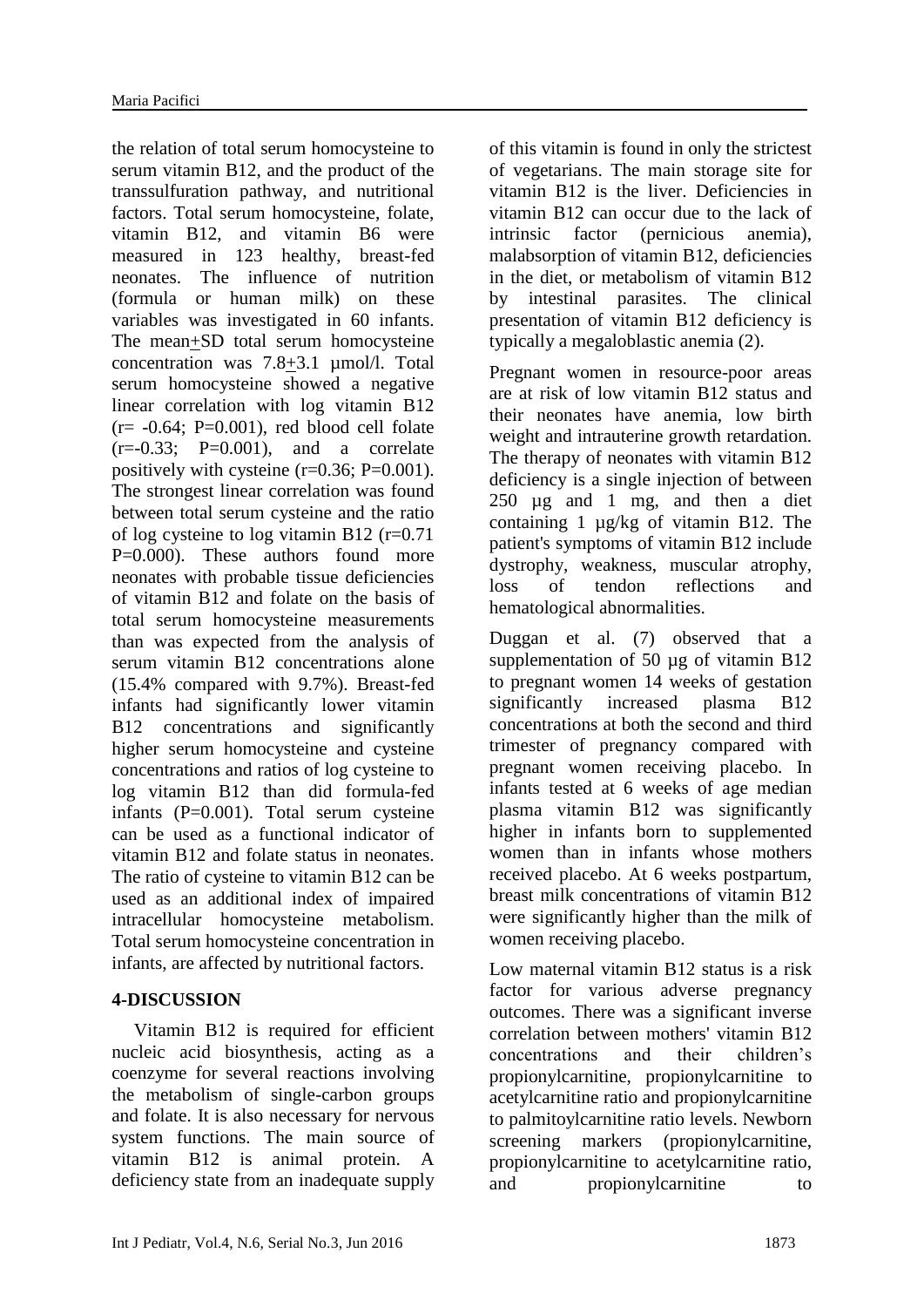palmitoylcarnitine ratio) present an inverse correlation with maternal vitamin B12 status in the first trimester of pregnancy (9). Multivariate log binomial regression showed that low vitamin B12 and folate intakes in the first trimester of pregnancy were independently associated with high risk of small-for-gestational-age neonates. The women with high supplemental folic acid intake in the second trimester and with the lowest tertile of vitamin B12 to folate ratio had a higher risk of small-forgestational-age infant outcome than did those with the highest tertile of vitamin B12 (10).

Minnet et al. (12) assessed the effects of DNA damage and vitamin B12 deficiency. Mean DNA damage scores in infants with low vitamin B12 deficiency and their mothers were significantly higher before treatment than those after treatment. There were significant negative correlations between the infants and their mothers in terms of vitamin B12 levels and DNA damage. There were correlations between the infants' and their mothers' DNA damage and severity of vitamin B12 deficiency. DNA damage is increased in infants with vitamin B12 deficiency and in their mothers. Premature infants, especially those with birth weight  $< 1,500$ grams often suffer from anemia of prematurity. In a randomized, controlled trial, premature infants received erythropoietin and iron and were assigned randomly to receive vitamin B12 (3 µg/kg per day) and folate (100 µg/kg per day) (treatment group) or a lower dose of folate (60 µg/kg per day) (control group). During the 4-week observation period, vitamin B12 and folate enhanced erythropoietininduced erythropoiesis significantly, as indicated by a 10% increase in red blood cell counts, compared with folate alone. Vitamin B12 levels in the treatment group increased over baseline whereas red blood cell (RBC) folate was comparable between groups  $(13)$ .

#### **5-CONCLUSION**

In conclusion, vitamin B12 (cobalamin) is an essential coenzyme for nucleic acid synthesis. Animal protein is the dietary source of vitamin B12. Vegetable products are free of vitamin B12 and strict vegetarians, develops vitamin B12 deficiency. Vitamin B12 is actively transported across the placenta and neonates have high serum and liver stores of vitamin B12 at birth. The deficiency of vitamin B12 causes megaloblastic anemia, and severe deficiency causes neurologic damage that can be irreversible. To combat vitamin B12 deficiency it is sufficient to receive a single intravenous injection of between 250 and 1 mg vitamin B12 and a diet containing 1 µg/kg per day of this vitamin. Low maternal vitamin B12 status is a risk factor for various adverse pregnancy outcomes. Pregnant women with the lowest tertile of vitamin B12 to folate ratio have a higher risk of small-forgestational-age infants. Supplementation of vitamin B12 during pregnancy increases maternal, neonatal status and breast milk concentration of this vitamin. Mean DNA damage scores in infants with vitamin B12 deficiency and their mothers were significantly higher before than after treatment with vitamin B12. There were significant negative correlations between infants and their mothers in terms of vitamin B12 and DNA damage scores. Thus vitamin B12 protects DNA damage. Although there are several studies on vitamin B12 in neonates and young infants more studies are required for an evidencebased treatment of neonates or young infants with this vitamin.

#### **6-CONFLICT OF INTERESTS**

 Prof. Gian Maria Pacifici declares no conflicts of financial interest in any product or service mentioned in the manuscript, including grants, equipment, medications, employments, gifts and honoraria.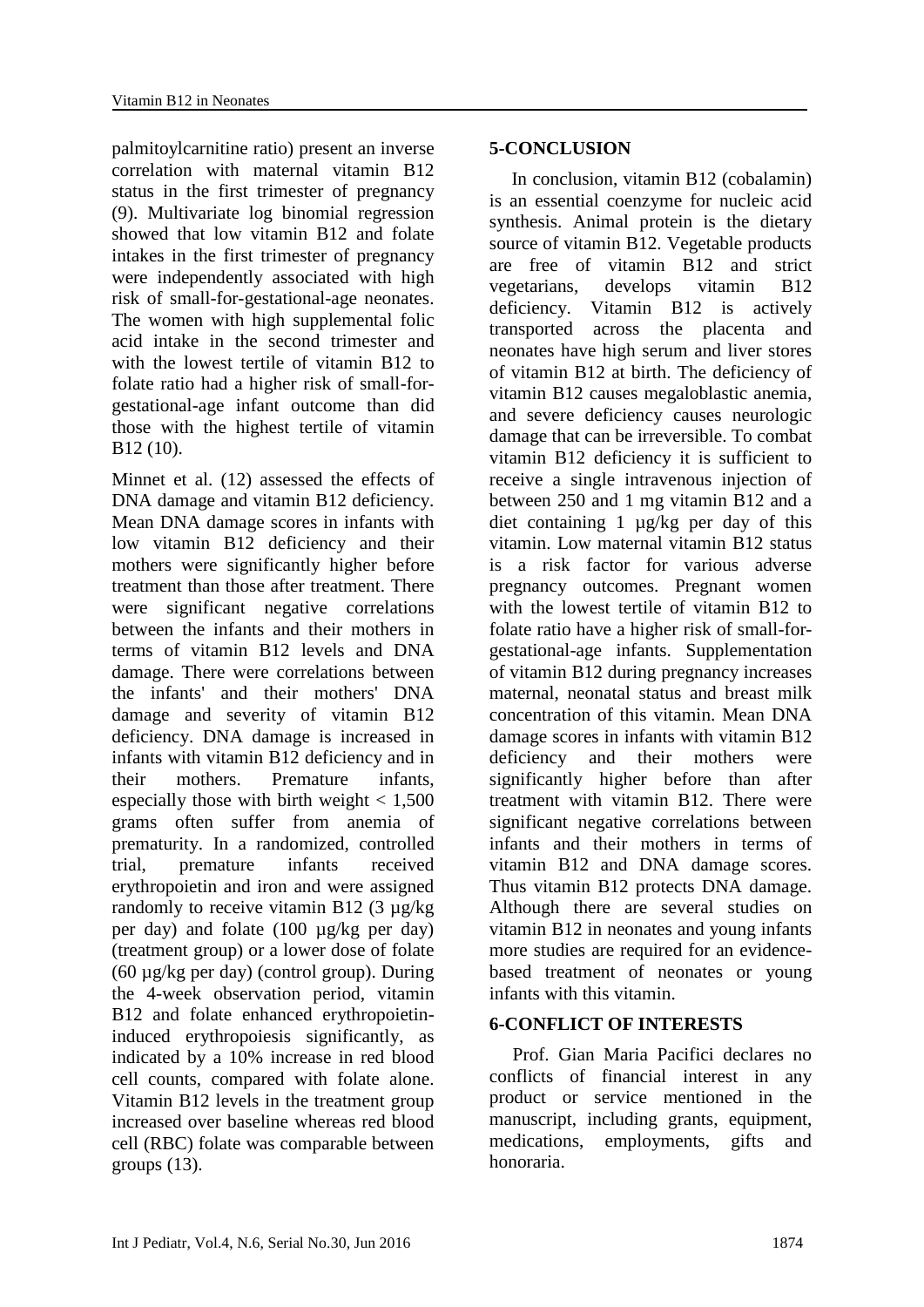#### **7-ACKNOWLEGMENTS**

 The author thanks Dr. Patrizia Ciucci and Dr. Francesco Varricchio of the Medical Library of the University of Pisa for retrieving the scientific literature.

#### **8-REFERENCES**

1. Varela-Moreiras G, Murphy MM, Scott JM. [Cobalamin, folic acid, and homocysteine.](http://www.ncbi.nlm.nih.gov/pubmed/19453682) Nutr Rev 2009; 67 Suppl 1: S69-72.

2. Melmon KL, Morelli, Hoffman BB, Nierenberg DW Eds. Melmon and Morelli's Clinical Pharmacology, Basic Principles in Therapeutics. Third edition. New York: McGraw-Hill; 1992. P. 554-45.

3. Neonatal Formulary: Drug Use in Pregnancy and the First Year of Life, 6th Edition. John Wiley & Sons, Limited European Distribution Centre New Era Estate, Oldlands Way Bognor Regis, West Sussex, PO22 9NQ, UK. 2011. P. 533-34. ISBN-13: 978-1405196604

4. Kaushansky K, Kipps TJ. Hematopoietic agents, growth factors, minerals, and vitamin. In Brunton L, Chabner B, Knollman B editors. Goodman & Gilman's the Pharmacologic Basis of Therapeutics. 12th edition. MacGraw Hill. New York: 2011; p.1089.

5. Marble M, Copeland S, Khanfar N, Rosenblatt DS. [Neonatal vitamin B12](http://www.ncbi.nlm.nih.gov/pubmed/18410783)  [deficiency secondary to maternal subclinical](http://www.ncbi.nlm.nih.gov/pubmed/18410783)  [pernicious anemia: identification by expanded](http://www.ncbi.nlm.nih.gov/pubmed/18410783)  [newborn screening.](http://www.ncbi.nlm.nih.gov/pubmed/18410783) J Pediatr 2008; 152(5):731-33.

6. Kühne T, Bubl R, Baumgartner R. [Maternal](http://www.ncbi.nlm.nih.gov/pubmed/2044594)  [vegan diet causing a serious infantile](http://www.ncbi.nlm.nih.gov/pubmed/2044594)  [neurological disorder due to vitamin B12](http://www.ncbi.nlm.nih.gov/pubmed/2044594)  [deficiency.](http://www.ncbi.nlm.nih.gov/pubmed/2044594) Eur J Pediatr 1991; 150(3):205-8.

7. Duggan C, Srinivasan K, Thomas T, Samuel T, Rajendran R, Muthayya S, et al. [Vitamin B-](http://www.ncbi.nlm.nih.gov/pubmed/24598885)[12 supplementation during pregnancy and](http://www.ncbi.nlm.nih.gov/pubmed/24598885)  [early lactation increases maternal, breast milk,](http://www.ncbi.nlm.nih.gov/pubmed/24598885)  [and infant measures of vitamin B-12 status.](http://www.ncbi.nlm.nih.gov/pubmed/24598885) J Nutr 2014; 144(5):758-64.

8. Scolamiero E, Villani GR, Ingenito L, Pecce R, Albano L, Caterino M, et al. [Maternal](http://www.ncbi.nlm.nih.gov/pubmed/25204964)  [vitamin B12 deficiency detected in expanded](http://www.ncbi.nlm.nih.gov/pubmed/25204964)  [newborn screening.](http://www.ncbi.nlm.nih.gov/pubmed/25204964) Clin Biochem 2014; 47(18):312-7.

9. Dayaldasani A, Ruiz-Escalera J, Rodríguez-Espinosa M, Rueda I, Pérez-Valero V, Yahyaoui R. [Serum vitamin B12 levels during](http://www.ncbi.nlm.nih.gov/pubmed/25835239)  [the first trimester of pregnancy correlate with](http://www.ncbi.nlm.nih.gov/pubmed/25835239)  [newborn screening markers of vitamin B12](http://www.ncbi.nlm.nih.gov/pubmed/25835239)  [deficiency.](http://www.ncbi.nlm.nih.gov/pubmed/25835239) Int J Vitam Nutr Res 2014; 84(1- 2):92-7.

10. Dwarkanath P, Barzilay JR, Thomas T, Thomas A, Bhat S, Kurpad AV. [High folate](http://www.ncbi.nlm.nih.gov/pubmed/24108785)  [and low vitamin B-12 intakes during](http://www.ncbi.nlm.nih.gov/pubmed/24108785)  [pregnancy are associated with small-for](http://www.ncbi.nlm.nih.gov/pubmed/24108785)[gestational age infants in South Indian women:](http://www.ncbi.nlm.nih.gov/pubmed/24108785)  [a prospective observational cohort study.](http://www.ncbi.nlm.nih.gov/pubmed/24108785) Am J Clin Nutr 2013; 98(6):1450-8.

11. [Abraham A,](http://www.ncbi.nlm.nih.gov/pubmed/?term=Abraham%20A%5BAuthor%5D&cauthor=true&cauthor_uid=23432069) [Mathews](http://www.ncbi.nlm.nih.gov/pubmed/?term=Mathews%20JE%5BAuthor%5D&cauthor=true&cauthor_uid=23432069) JE, [Sebastian A,](http://www.ncbi.nlm.nih.gov/pubmed/?term=Sebastian%20A%5BAuthor%5D&cauthor=true&cauthor_uid=23432069) [Chacko KP,](http://www.ncbi.nlm.nih.gov/pubmed/?term=Chacko%20KP%5BAuthor%5D&cauthor=true&cauthor_uid=23432069) [Sam D.](http://www.ncbi.nlm.nih.gov/pubmed/?term=Sam%20D%5BAuthor%5D&cauthor=true&cauthor_uid=23432069) A nested case-control study to evaluate the association between fetal growth restriction and vitamin B12 deficiency. [Aust N Z J Obstet Gynaecol](http://www.ncbi.nlm.nih.gov/pubmed/?term=Abraham+a%2C+mathews+je+2013) 2013; 53(4):399- 402.

12. [Minnet C,](http://www.ncbi.nlm.nih.gov/pubmed/?term=Minnet%20C%5BAuthor%5D&cauthor=true&cauthor_uid=21883683) [Koc A,](http://www.ncbi.nlm.nih.gov/pubmed/?term=Koc%20A%5BAuthor%5D&cauthor=true&cauthor_uid=21883683) [Aycicek A,](http://www.ncbi.nlm.nih.gov/pubmed/?term=Aycicek%20A%5BAuthor%5D&cauthor=true&cauthor_uid=21883683) [Kocyigit A.](http://www.ncbi.nlm.nih.gov/pubmed/?term=Kocyigit%20A%5BAuthor%5D&cauthor=true&cauthor_uid=21883683) Vitamin B12 treatment reduces mononuclear DNA damage. [Pediatr Int](http://www.ncbi.nlm.nih.gov/pubmed/?term=minnet+c+2011) 2011; 53(6):1023-7.

13. Haiden N, Klebermass K, Cardona F, Schwindt J, Berger A, Kohlhauser-Vollmuth C, et al. [A randomized, controlled trial of the](http://www.ncbi.nlm.nih.gov/pubmed/16818564)  [effects of adding vitamin B12 and folate to](http://www.ncbi.nlm.nih.gov/pubmed/16818564)  [erythropoietin for the treatment of anemia of](http://www.ncbi.nlm.nih.gov/pubmed/16818564)  [prematurity.](http://www.ncbi.nlm.nih.gov/pubmed/16818564) Pediatrics 2006; 118(1):180-8.

14. Minet JC, Bissé E, Aebischer CP, Beil A, Wieland H, Lütschg J. [Assessment of vitamin](http://www.ncbi.nlm.nih.gov/pubmed/10966894)  [B-12, folate, and vitamin B-6 status and](http://www.ncbi.nlm.nih.gov/pubmed/10966894)  [relation to sulfur amino acid metabolism in](http://www.ncbi.nlm.nih.gov/pubmed/10966894)  [neonates.](http://www.ncbi.nlm.nih.gov/pubmed/10966894) Am J Clin Nutr 2000; 72(3):751-7.

18. [DeVito V,](http://www.ncbi.nlm.nih.gov/pubmed/?term=DeVito%20V%5BAuthor%5D&cauthor=true&cauthor_uid=3080626) [Reynolds JW,](http://www.ncbi.nlm.nih.gov/pubmed/?term=Reynolds%20JW%5BAuthor%5D&cauthor=true&cauthor_uid=3080626) [Benda GI,](http://www.ncbi.nlm.nih.gov/pubmed/?term=Benda%20GI%5BAuthor%5D&cauthor=true&cauthor_uid=3080626) [Carlson C.](http://www.ncbi.nlm.nih.gov/pubmed/?term=Carlson%20C%5BAuthor%5D&cauthor=true&cauthor_uid=3080626) Serum vitamin E levels in very low-birth weight infants receiving vitamin E in parenteral nutrition solutions. [JPEN J Parenter](http://www.ncbi.nlm.nih.gov/pubmed/?term=DeVito+v+1986)  [Enteral Nutr](http://www.ncbi.nlm.nih.gov/pubmed/?term=DeVito+v+1986) 1986; 10(1):63-5.

19. Rosenbaum AL, Phelps DL, Isenberg SJ, Leake RD, Dorey F. [Retinal hemorrhage in](http://www.ncbi.nlm.nih.gov/pubmed/3900847)  [retinopathy of prematurity associated with](http://www.ncbi.nlm.nih.gov/pubmed/3900847)  [tocopherol treatment.](http://www.ncbi.nlm.nih.gov/pubmed/3900847) Ophthalmology 1985; 92(8):1012-14.

20. Johnson L, Bowen FW Jr, Abbasi S, Herrmann N, Weston M, Sacks L, Porat R, Stahl G, Peckham G, Delivoria-Papadopoulos M. [Relationship of prolonged pharmacologic](http://www.ncbi.nlm.nih.gov/pubmed/3885152)  [serum levels of vitamin E to incidence of](http://www.ncbi.nlm.nih.gov/pubmed/3885152)  [sepsis and necrotizing enterocolitis in infants](http://www.ncbi.nlm.nih.gov/pubmed/3885152)